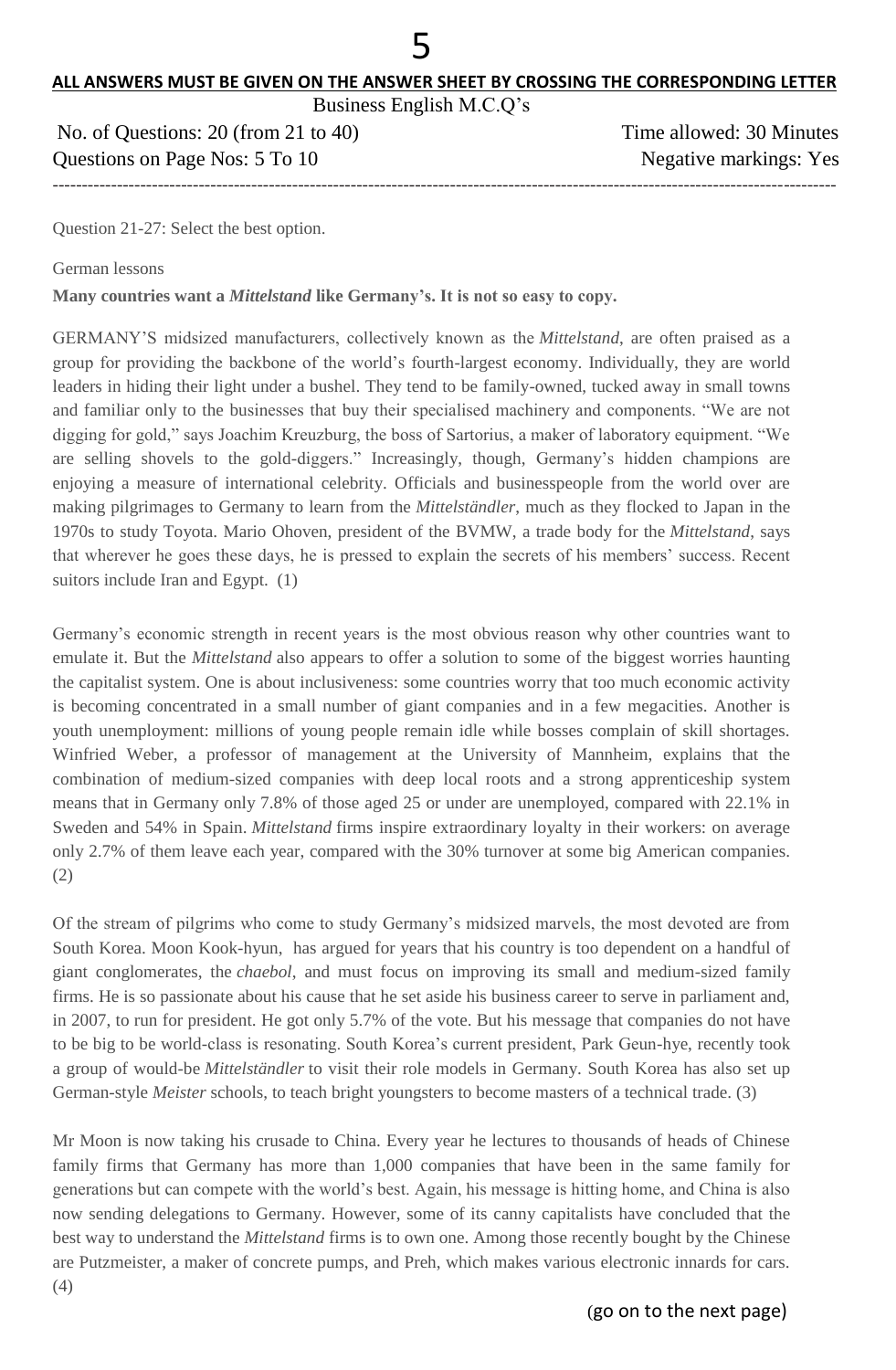# 6

# **ALL ANSWERS MUST BE GIVEN ON THE ANSWER SHEET BY CROSSING THE CORRESPONDING LETTER**

Before announcing the triumph of the *Mittelstand*, it is worth bearing two things in mind. The first is that business models can never be transported lock, stock and barrel. The German system depends on delicate relationships between schools and companies, and capital and labour. It is hard to see this being reconstituted in South Korea, with its adversarial industrial relations, or the United States, with its enthusiasm for labour mobility. The British have been trying to learn from the German apprenticeship model since the late 19th century, with limited success. (5)

The second is that the *Mittelstand* is changing rapidly: just as the world is trying to learn from its companies, they are busy learning from the world. The Freudenberg Group, a maker of filters, seals and lubricants, has been owned by the Freudenberg family for eight generations. But its chief executive, Mohsen Sohi, is an American who spent his first 20 years in Iran. *Mittelstand* firms are realising that they can no longer just stay in small-town Germany. To stay competitive they need to produce their goods globally and service them wherever their customers are—and to help them with this, they are hiring growing numbers of foreigners. Sennheiser, which makes headphones and microphones, recently passed to a new generation of Sennheisers, Andreas and Daniel, who stress the importance of "being global in everything we do". They want to learn from "innovative customers" around the world: the Japanese are particularly demanding when it comes to sound, and Americans when it comes to fashion. (6)

# **Mix and match**

However, this does not mean that the pilgrims are visiting Germany in vain. It is a vivid example of the fact that manufacturers in rich, high-wage countries can prosper from globalisation if they invest in human capital and focus on sophisticated products. The West's industrial companies learned from lean manufacturing without importing Japan's system of managed capitalism. German companies such as Freudenberg are embracing globalisation without losing their roots: Mr Sohi has learned German and praises his company's "*Mittelstand* spirit". Management science has always progressed by picking up ideas from all over the world and remixing them into more productive combinations. Germany is assuming its rightful role as one of the world's leading laboratories for this mixing. (7)

# Q21. The Primary Purpose of the passage is to:

- A. Describe the *Mittelstand* approach.
- B. Discuss the success of *Mittelstand.*
- C. Suggest a replicable model for Far East countries.
- D. Recommend that *Mittelstand* approach is the only sustainable solution.

#### Q22. It can be inferred from the passage that:

- A. Localized human resources are essential for global success of a business.
- B. Emerging economies can benefit from local human resources.
- C. The *Mittelstand* would soon graduate to large business houses.
- D. Only Family business is going to thrive in future.

#### Q23. Which of the following assertions is supported by the information contained in the passage?

- A. *Mittelstand*'s success is due to the small size.
- B. *Mittelstand* approach can not be useful for underdeveloped economies.
- C. *Mittelstand*'s success owes to collaboration between business and school.
- D. *Mittelstand* has limited scope.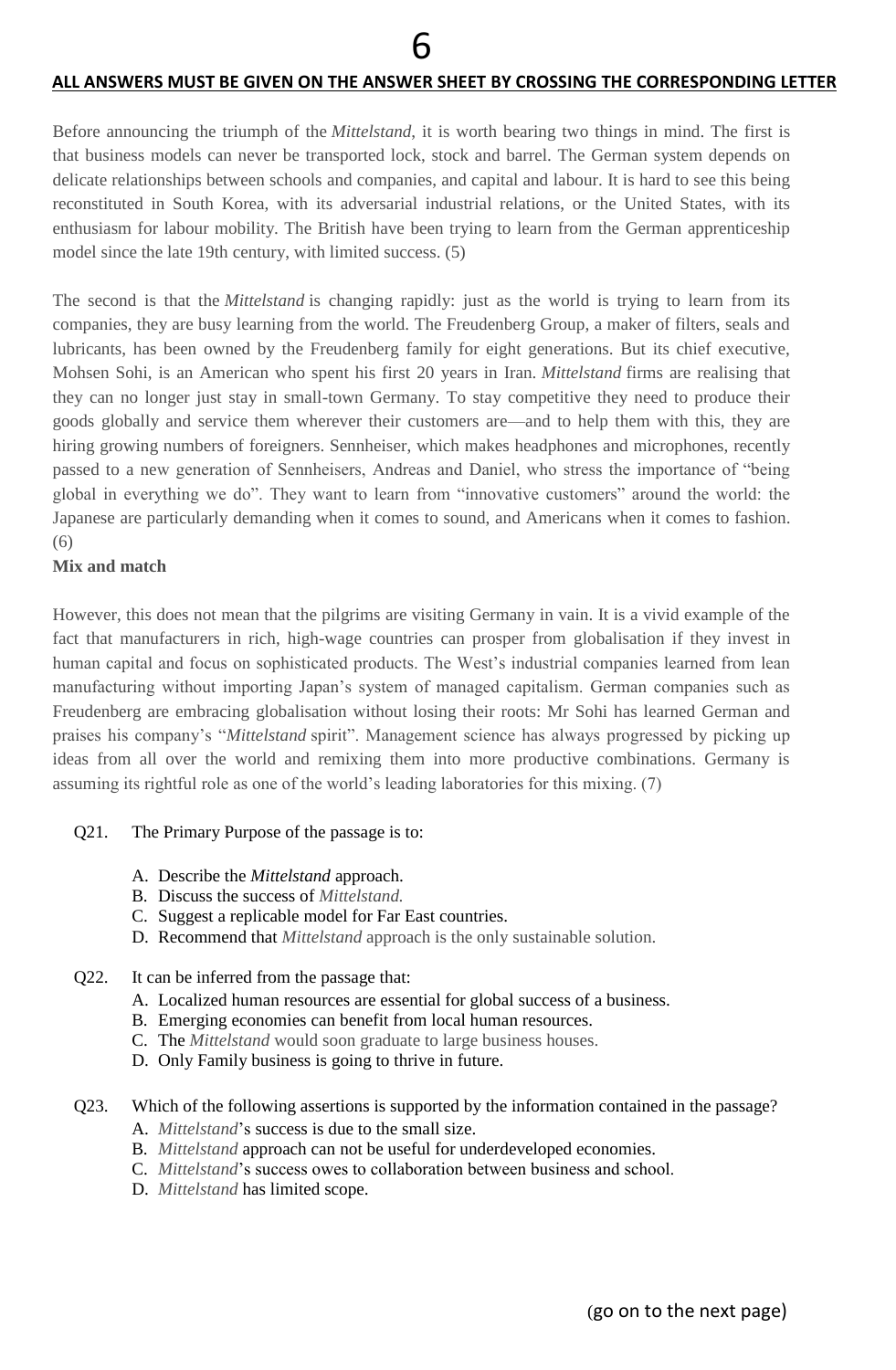7

# **ALL ANSWERS MUST BE GIVEN ON THE ANSWER SHEET BY CROSSING THE CORRESPONDING LETTER**

- Q24. 'Business models can never be transported lock, stock and barrel'. (Paragraph 5) implies that
	- A. Only European economies can replicate the German model.
	- B. Socioeconomic settings of the Britain are not conducive for the *Mittelstand*.
	- C. Economies using *Mittelstand*'s would need to improvise.
	- D. German nuances can not be guaranteed in any other economy.
- Q25. Paragraph 6 implies that:

….

- A. German *Mittelstand* are spearhead of business in future.
- B. German *Mittelstand* have realized their limitations.
- C. German *Mittelstand* would focus on international human capital.
- D. German *Mittelstand* would learn from international clientele.
- Q26. The passage implies that:
	- A. Local Lessons must have global implications.
	- B. *Mittelstand* seems to ensure greater employee satisfaction.
	- C. Industrial giants have lost the battle.
	- D. Germany offers best bargains for midsized businesses.
- Q27. The passage does not state that:
	- A. Germany has a proven track of midsize success.
	- B. German economy can not sustain large enterprise.
	- C. Big American companies might as well learn from German *Mittelstand.*
	- D. Management science owes to unification of ideas from diverse origins.

Questions 28-29

Select the statement that must be true according to the given information.

At a Halloween party where people were asked to dress as an object that represented their professions, Quentin, Rachel, Sarah, Thomas and Ulysses were among the guests. The costumes included a flower, a pencil, a spoon, a camera and a thermometer. The profession included a photographer, a florist, a doctor, an accountant, and a chef.

- Quentin is an accountant.
- Neither Rachel nor Sarah was dressed as spoon.
- None of the men is a doctor.
- Thomas is dressed as a camera.
- Sarah is a florist.

Q28. Which person is dressed as a thermometer?

- A. Quentin
- B. Rachel
- C. Sarah
- D. Thomas

Q29. What is Ulysses' profession?

- A. photographer
- B. florist
- C. accountant
- D. chef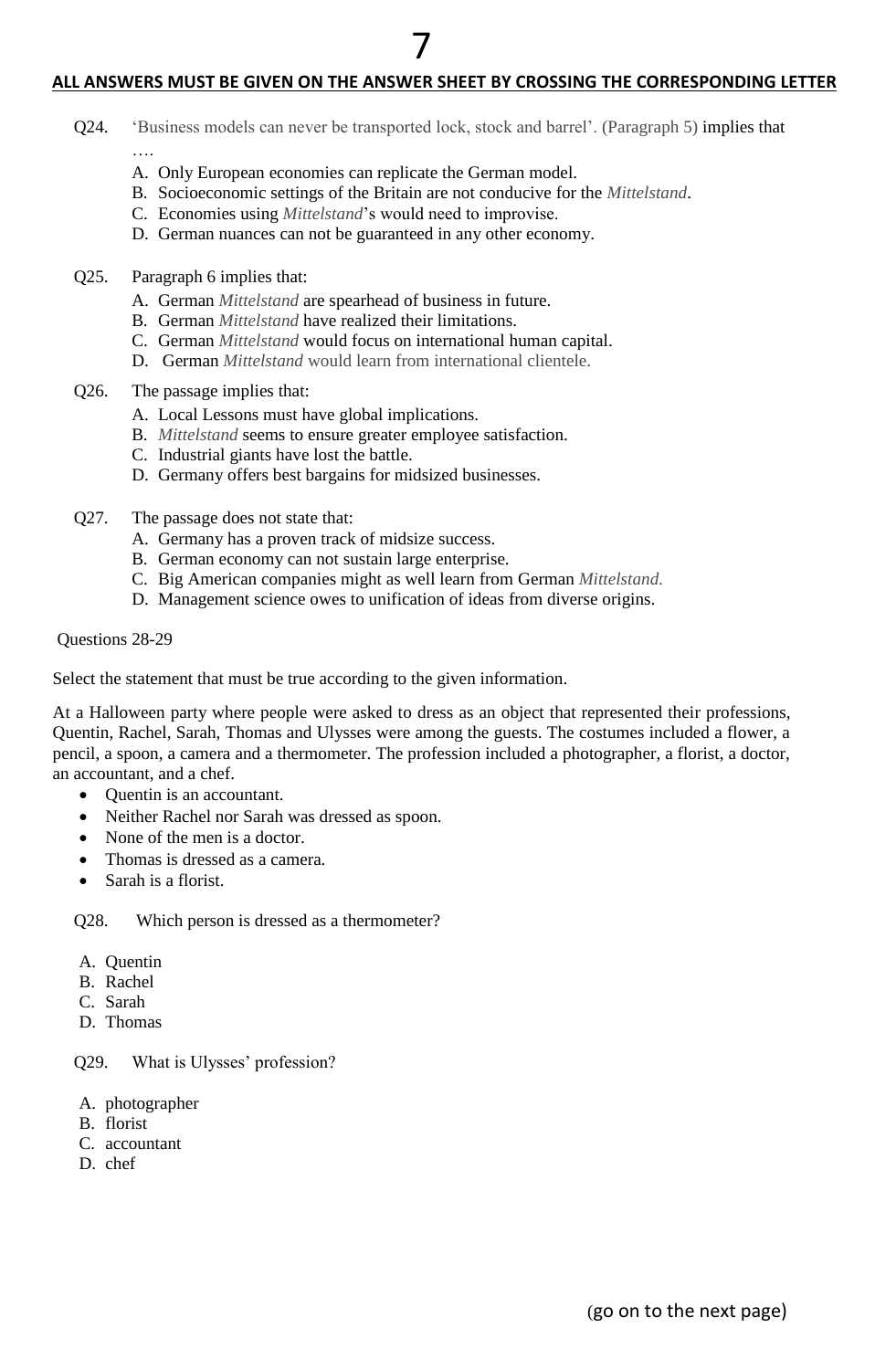# 8 **ALL ANSWERS MUST BE GIVEN ON THE ANSWER SHEET BY CROSSING THE CORRESPONDING LETTER**

# Questions 30-31

A recent study on professional football players showed that this new ointment helps relieve joint pain. My mother has arthritis, and I told her she should try it, but she says it probably won't help her.

- Q30. What argument should the mother use to point out why the ointment probably will not help her arthritis?
	- A. The ointment was expensive.
	- B. Football players' joint pain is not the result of arthritis.
	- C. She has already tried another ointment and it didn't work.
	- D. Football players are generally younger than she is.

Q31. Which of the following, if true, would strengthen the speaker's argument?

- A. Football players injuries are rarely painful.
- B. The mother's arthritis only flares up in bad weather.
- C. The mother finds exercise helps her arthritis.
- D. Football players who are injured tend to develop arthritis.

#### Questions 32-33

According to the last week's newspaper, doctors in large cities make more money than doctors in small towns or rural areas. It does not seem fair that just because a doctor's office is in a fancy building or at a fancy address, he or she can charge the patients more. Of course, some medical schools cost more than others, but basically all doctors spend a lot of money and a long time in school. There's no proof that the graduates of the more expensive schools practice in big cities and graduates of less expensive schools practice in small towns. All doctors should charge the same. Whether a patient goes to a doctor in a big city or small town, the cost should be the same.

Q32. A person seeking to refute the argument might argue that:

- A. All doctors charge too much money and should lower their fees.
- B. Medical practices are more expensive to maintain in large cities than in small towns.
- C. Doctors who owe student loan should charge more than other doctors.
- D. Medical care from small town doctors is better than medical care from large city doctors.

Q33. A major flaw in the argument is that the author assumes that:

- A. All doctors are specialists.
- B. All patients carry health insurance.
- C. All doctors have huge student loans.
- D. All doctors see the same number of patients.

#### Questions 34-36

Each question presents you with three true statements: Fact 1, Fact 2, and Fact 3. Then you are given three more statements (Labeled I , II, III), and you must determine which of these, if any, is also a fact. Choose your answer based solely on the information given in the first three facts.

Q34.

#### **Fact 1 Halima has four children.**

# **Fact 2 Two of the children have black eyes and two of the children have brown eyes. Fact 3 Half of the children are girls.**

If the first three statements are facts, which of the following statements must also be a fact?

- I At least one girl has brown eyes.
- II Two of the children are boys.
- III The boys have black eyes.
- A. II only
- B. I and III only
- C. II and III only
- D. None of the statements is a known fact.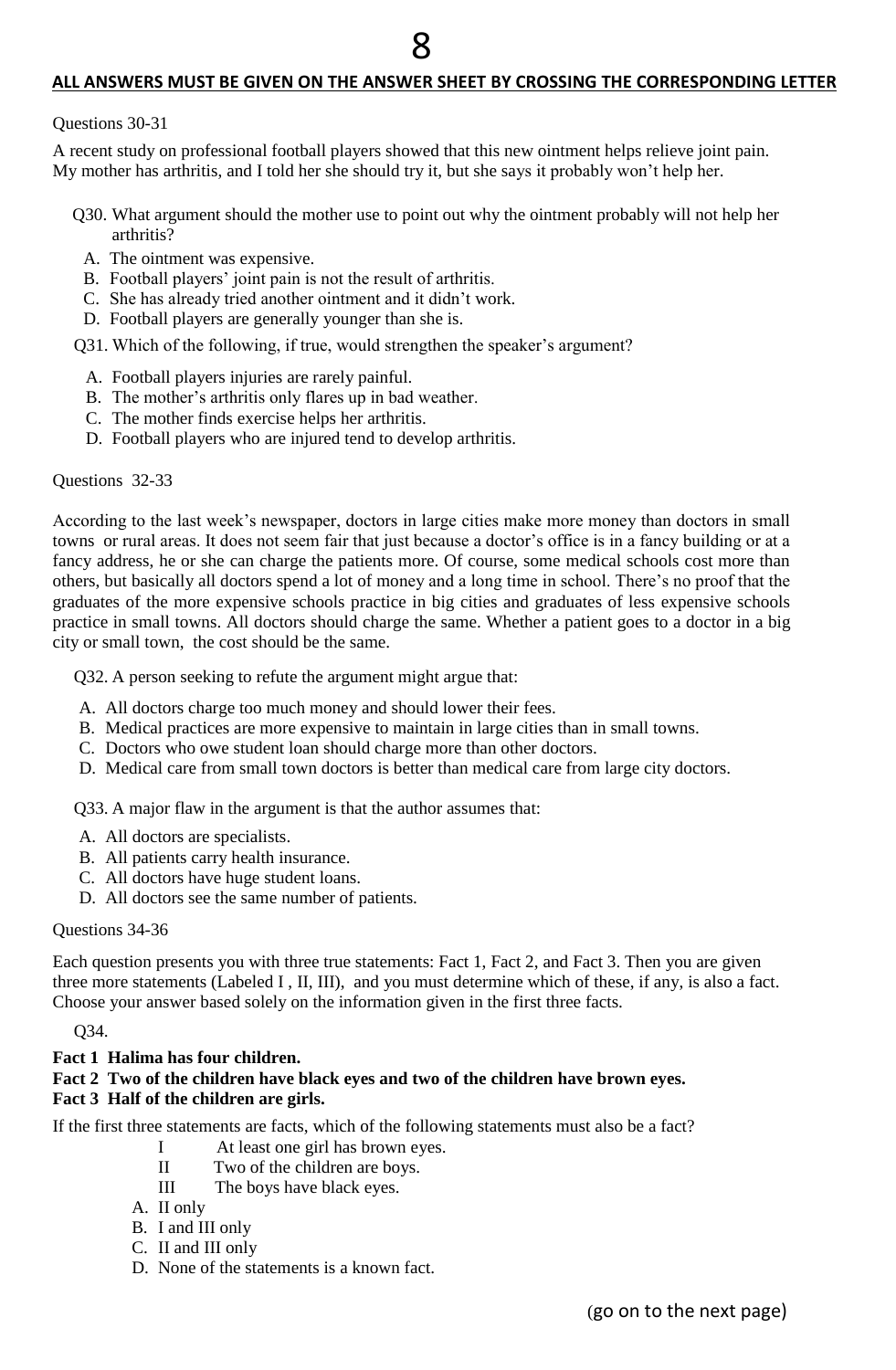# **ALL ANSWERS MUST BE GIVEN ON THE ANSWER SHEET BY CROSSING THE CORRESPONDING LETTER**

Q35.

- **Fact 1 Pictures can tell a story.**
- **Fact 2 All story books have pictures.**

# **Fact 3 Some story books have words.**

If the first three statements are facts, which of the following statements must also be a fact?

- I Pictures can tell a story better than words can.
- II The stories in storybooks are very simple.
- III Some storybooks have both words and pictures.
- A. III only
- B. I and III only
- C. I and II only
- D. None of the statements is a known fact.

Q36.

# **Fact 1 Kareem has four vehicles.**

# **Fact 2 Two of the vehicles are red.**

# **Fact 3 One of the vehicles is a minivan.**

If the first three statements are facts, which of the following statements must also be a fact?

- I Karim has a red minivan.
- II Karim has three cars.
- III Karim's favourite colour is red.
- A. II only
- B. I and III only
- C. II and III only
- D. None of the statements is a known fact.

# Questions 37-38

Each paragraph below makes a specific argument. Identify the statement that is best supported by the information given in the passage.

Q37. Yoga has become a very popular type of exercise, but it may not be for everyone. Before you sign up for yoga class, you need to examine what is it you want from your fitness routine. If you're looking for a high-energy, fast-paced aerobic workout, yoga class might not be your best choice.

This paragraph best supports the statement that:

- A. Yoga is more popular than high impact aerobics.
- B. Before embarking upon a new exercise regimen, you should think about your needs and desires.
- C. Yoga is changing the world of fitness in many ways.
- D. Yoga benefits your body and mind.
- Q38. There are no effective boundaries when it comes to pollutants. Studies have shown that toxic insecticides that have been banned in many countries are riding the winds from the countries where they remain legal. Compounds as DDT and toxaphene have been found in remote places like Yukon and other Artic regions.

This paragraph best supports the statement that:

- A. Toxic insecticides such as DDT have not been banned throughout the world.
- B. More pollutants find their way into polar climates than they do into warmer areas.
- C. Studies have proven that many countries have ignored their antipollution laws.
- D. DDT and toxaphene are the two most toxic insecticides in the world.